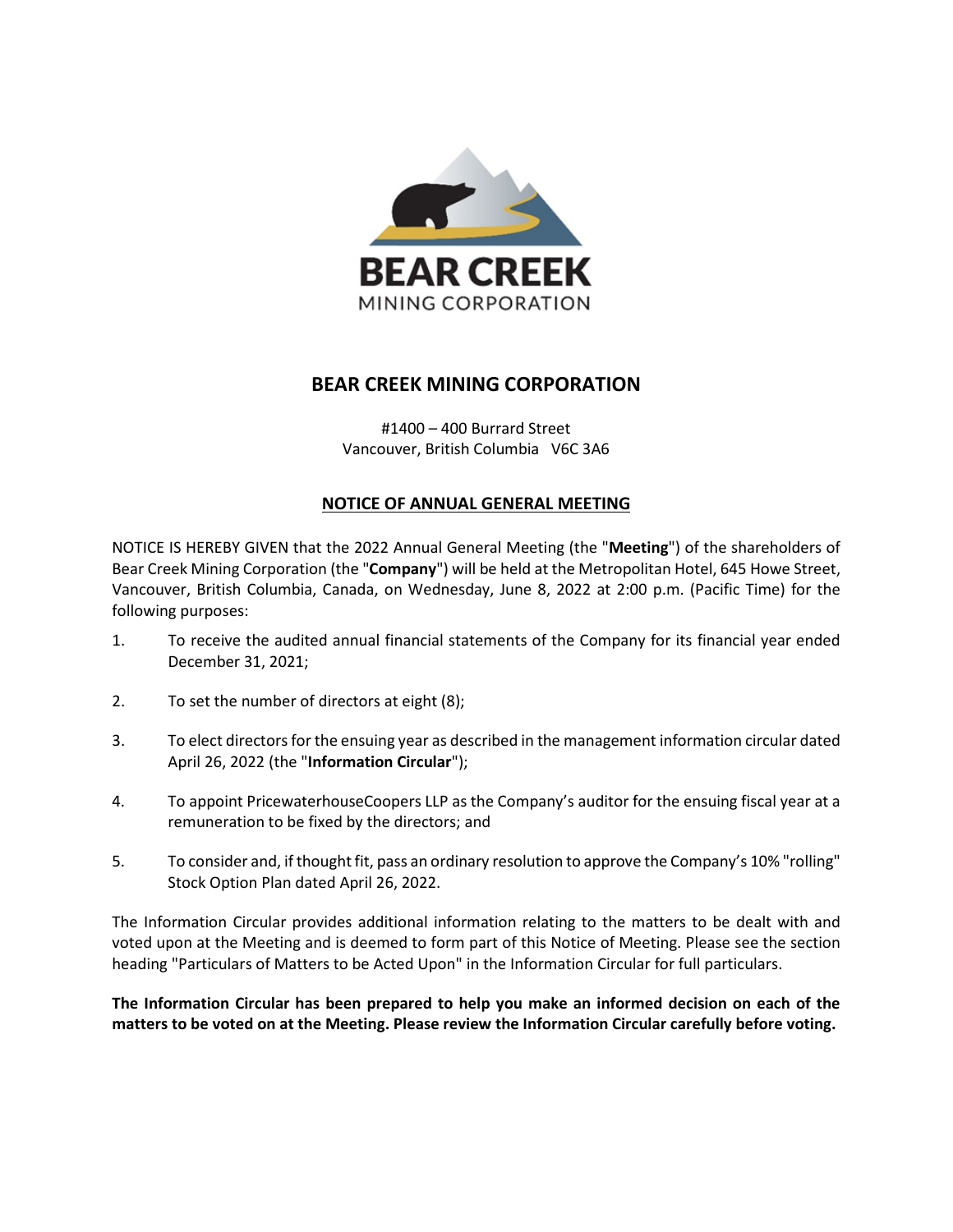### **Accessing Meeting Materials**

The Company has elected to use the notice-and-access provisions (the "**notice-and-access provisions**") under National Instrument 54-101 – *Communication with Beneficial Owners of Securities of a Reporting Issuer* and National Instrument 51-102 – *Continuous Disclosure Obligations* for the Meeting. The noticeand-access provisions are a set of rules developed by the Canadian Securities Administrators that reduces the volume of materials that must be physically mailed to shareholders by allowing the Company to post the Information Circular and any additional Meeting materials online. Shareholders will still receive this Notice of Meeting and a Form of Proxy (or Voting Instruction Form if applicable) and may choose to receive a paper copy of the Information Circular. The Company will not use procedures known as "stratification" in relation to its use of the notice-and-access provisions for the Meeting. Stratification occurs when a reporting issuer using notice-and-access provides a paper copy of the relevant information circular to some, but not all, shareholders with the notice package in relation to the relevant meeting.

The Meeting materials, including this Information Circular, are available on the Company's website at <https://bearcreekmining.com/investors/agm-materials/> and will remain on the website for at least one full year from the date of this Notice of Meeting. The Meeting materials are also available under the Company's profile on SEDAR at www.sedar.com.

To obtain a printed paper copy of the Information Circular please contact the Company at 604-685-6269 or [info@bearcreekmining.com.](mailto:info@bearcreekmining.com) The Company will, upon request, mail a paper copy of the Information Circular at no cost within three business days following receipt of such request, if received before the Meeting and within ten calendar days following receipt of such request, if received after the Meeting. Shareholders may also contact the Company at 604-685-6269 or [info@bearcreekmining.com](mailto:info@bearcreekmining.com) within the time frames noted above to request and receive a copy of the Company's financial statements and MD&A for the year ended December 31, 2021.

To obtain additional information about notice-and-access provisions, shareholders may contact the Company's transfer agent, Computershare, at [www.computershare.com/noticeandaccess](http://www.computershare.com/noticeandaccess) or 1-866-964- 0492 (toll-free).

#### **Attending the Meeting and Voting Your Shares**

All shareholders are invited to attend the Meeting. Only shareholders at the close of business on April 26, 2022 (the "**Record Date**") are entitled to receive notice of and vote in person at the Meeting.

If you are a *registered* shareholder, you will have received this Notice of Meeting and a **Form of Proxy**. Registered shareholders who are unable to attend the Meeting are requested to read the notes included in the Form of Proxy enclosed and then to complete, date, sign and mail the enclosed Form of Proxy, or to complete the Form of Proxy by telephone or the internet, in accordance with the instructions set out in therein. Completed Forms of Proxy must be received by 2:00 p.m. (Pacific Time) on Monday, June 6, 2022, unless the chairman of the Meeting elects to exercise his or her discretion to accept proxies received subsequently.

If you are a *non-registered* (aka *beneficial*) shareholder, you will have received this Notice of Meeting and a **Voting Instruction Form**. Beneficial shareholders are requested to read the instructions included in the Voting Instruction Form enclosed and then to complete the Voting Instruction Form in accordance with the instructions set out therein. Completed Voting Instruction Forms must be received by 2:00 p.m.